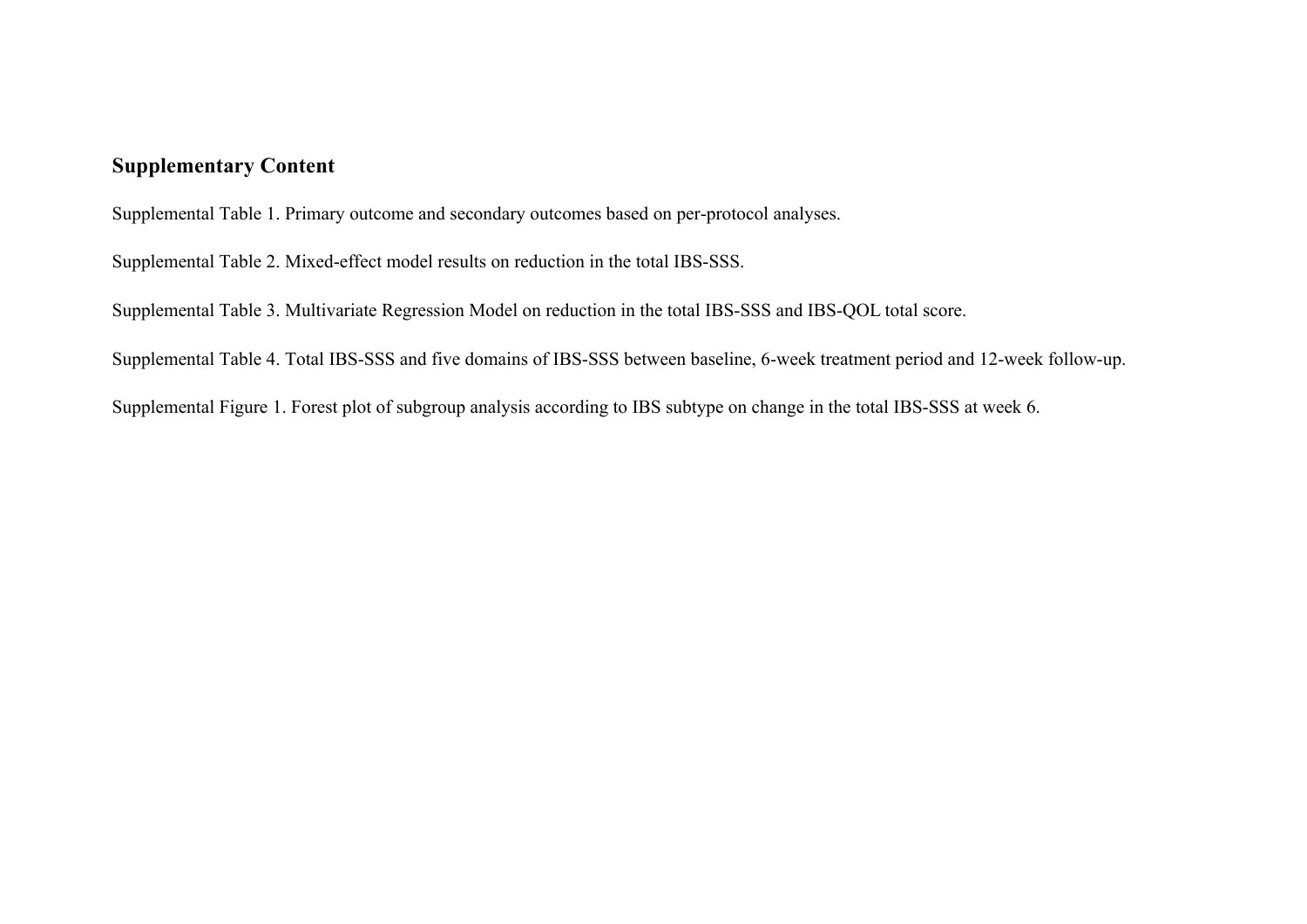### **1. Sensitivity analyses**

Three sensitivity analyses (1 preplanned and 2 post hoc) were conducted for the outcomes. First, the preplanned analysis was based on the per-protocol analyses, in which the participants accepted the assigned treatment and finished the treatment protocol. Second, the change in the total IBS-SSS from baseline to week 6 was analyzed by fitting a mixed-effect model. Third, change from baseline in the total IBS-SSS and IBS-QOL total score was examined using multivariate regression model.

## **1.1 Analysis based on per-protocol analyses**

To assess the robustness of the primary analysis, we also ran analysis based on per-protocol population. The results showed in per-protocol analyses were similar to our primary analysis. For the primary outcome, the mean change in the total IBS-SSS at week 6 was greater in the acupuncture group (135.12) than in the PEG 4000/pinaverium group (94.41) with a mean difference of 40.72 (95%CI, 23.88 to 57.55; *P*< .001).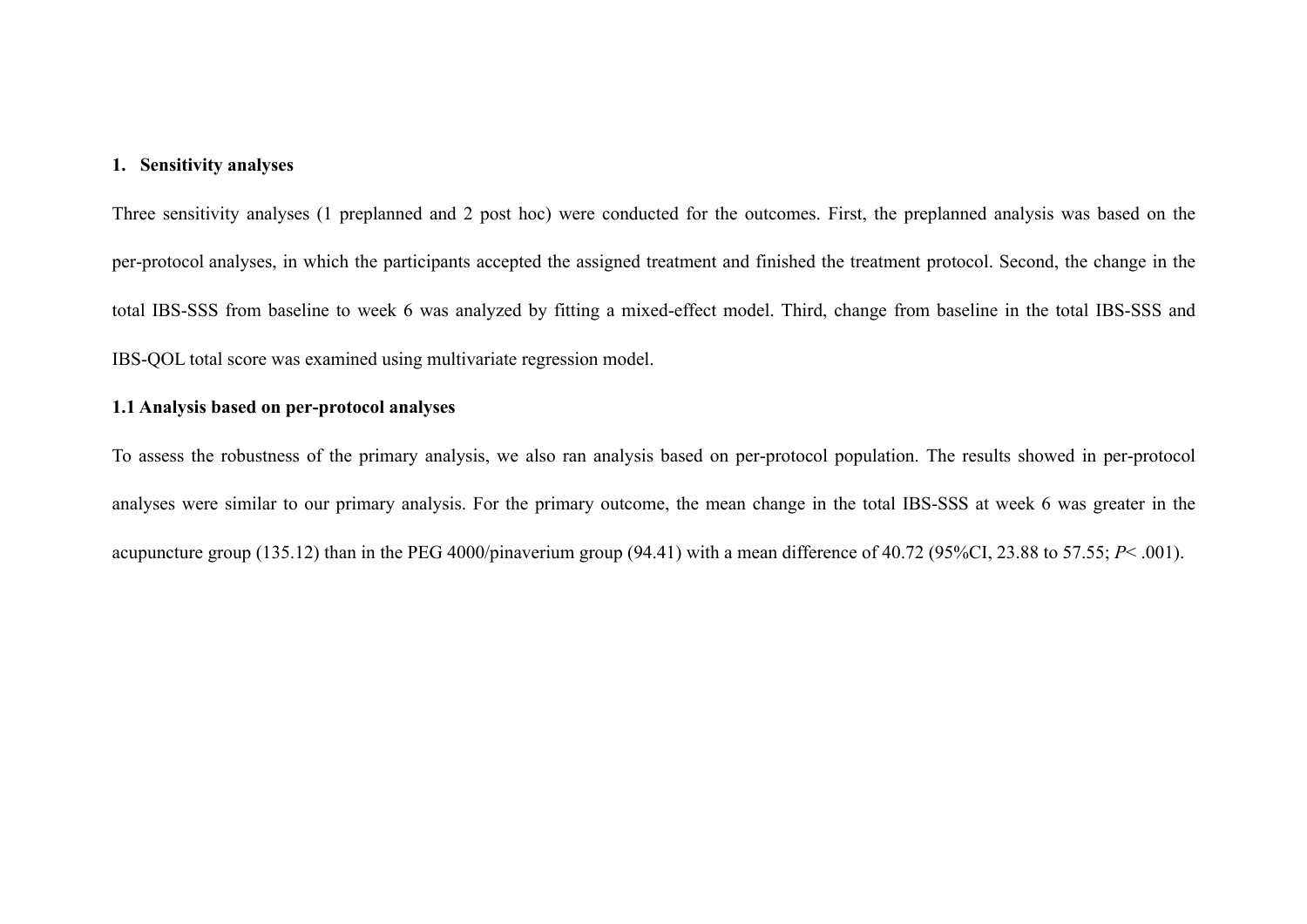| Variable                                     | Acupuncture group<br>$(n=314)$ | Polyethylene glycol 4000/<br>pinaverium bromide group<br>$(n=153)$ | Difference<br>$(95\%CI)$ | $P$ value $a$ |
|----------------------------------------------|--------------------------------|--------------------------------------------------------------------|--------------------------|---------------|
| <b>Primary outcome</b>                       |                                |                                                                    |                          |               |
| Change of the total IBS-SSS at week          | 135.12 (125.44, 144.80)        | 94.41 (80.63,108.18)                                               | 40.72 (23.88, 57.55)     | < 0.001       |
| $6$ , mean $(95\%CI)$                        |                                |                                                                    |                          |               |
| <b>Secondary outcomes</b>                    |                                |                                                                    |                          |               |
| Change, the total IBS-SSS, mean (95% CI)     |                                |                                                                    |                          |               |
| Week 1                                       | 45.18 (38.23, 52.14)           | 30.69 (21.96, 39.42)                                               | 14.49 (3.36, 25.62)      | .01           |
| Week 2                                       | 75.42 (67.53, 83.31)           | 54.42 (44.86, 63.99)                                               | 21.00 (8.63, 33.36)      | < 0.01        |
| Week 4                                       | 106.20 (97.57, 114.84)         | 75.71 (63.96, 87.46)                                               | 30.49 (15.68, 45.30)     | < 0.01        |
| Week 18                                      | 138.65 (128.89, 148.42)        | 88.45 (74.62, 102.28)                                              | 50.20 (33.25, 67.16)     | < 0.01        |
| Change, IBS-QOL total score, mean (95% CI)   |                                |                                                                    |                          |               |
| Week 6                                       | 14.43 (12.69, 16.18)           | 9.99(7.60, 12.38)                                                  | 4.44(1.44, 7.44)         | .004          |
| Week 18                                      | 17.53(15.55, 19.50)            | 10.41(7.80, 13.02)                                                 | 7.12(3.76, 10.47)        | < 0.001       |
| Post hoc analysis                            |                                |                                                                    |                          |               |
| Responder rate, $n\binom{0}{0}$ <sup>b</sup> |                                |                                                                    |                          |               |
| Week 6                                       | 261 (83.12)                    | 96(62.75)                                                          | 20.38 (11.67, 29.09%)    | < 0.001       |
| Week18                                       | 274 (87.26)                    | 86 (56.21)                                                         | 31.05 (22.37, 39.74%)    | < 0.001       |

Supplemental Table 1. Primary outcome and secondary outcomes based on per-protocol analyses.

Abbreviations: IBS-SSS= IBS-symptom severity score; IBS-QOL= IBS quality of life; CI=confidence intervals.

a. All tests were 2-sided. *P* value of less than 0.05 was considered significant.

b. Patients with a reduction of 50 points or more on IBS-SSS total score were defined as responders.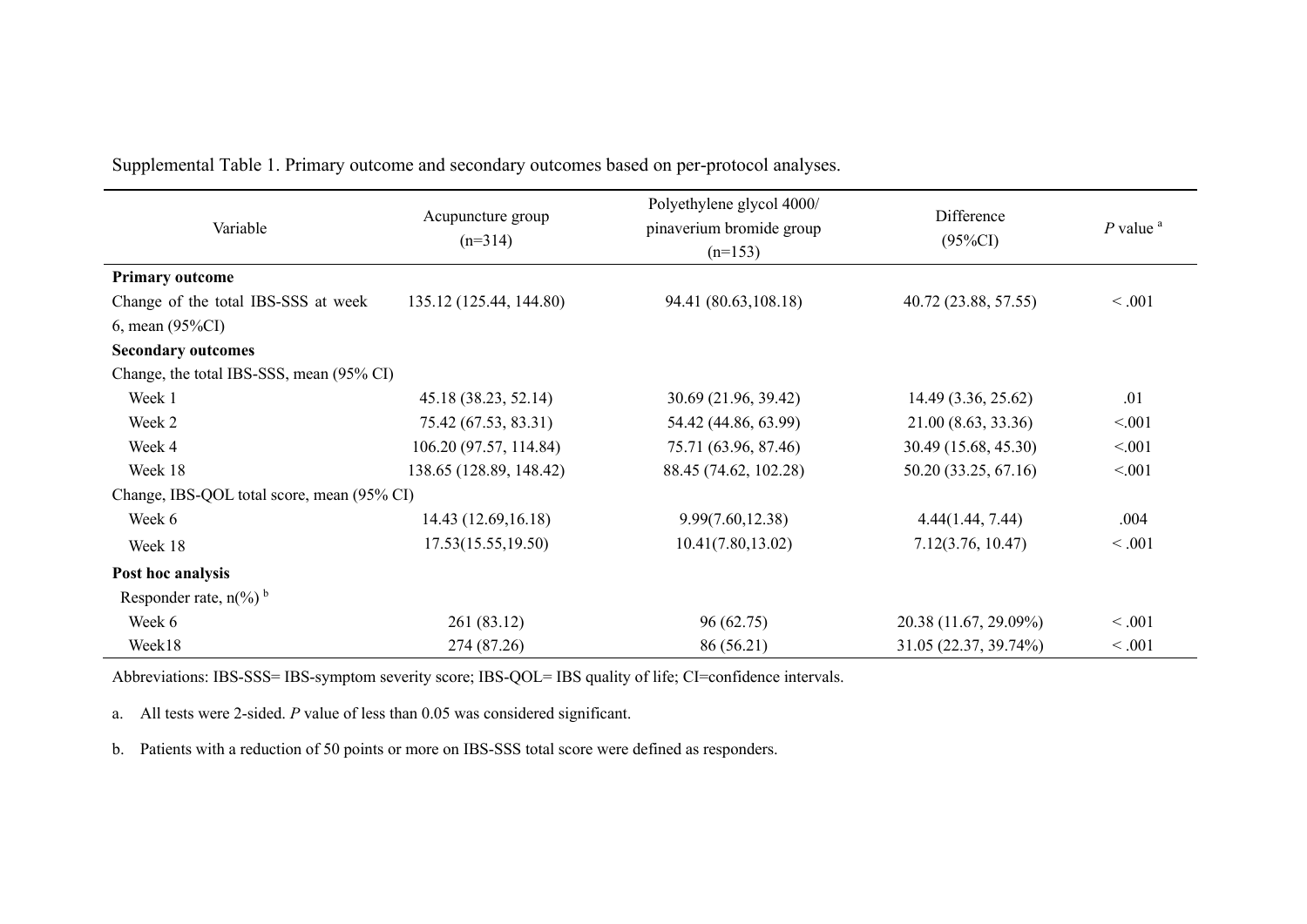#### **1.2 Mixed-effect model results on reduction in the total IBS-SSS.**

The change from baseline in the total IBS-SSS at weeks 6 and 18 were analyzed by fitting a mixed-effect model using baseline value as a covariate, treatment as a fixed effect, and site as random effects accounting for center differences. For the primary outcome, the mean change in the total IBS-SSS at week 6 was greater in the acupuncture group (80.36) than in the PEG 4000/pinaverium group (64.15) with a mean difference of 16.22 (95%CI, 7.29 to 25.14; *P*< .001).

Supplemental Table 2. Mixed-effect model results on reduction in the total IBS-SSS

| Variable | Acupuncture group<br>$(n=344)$                                   | Polyethylene glycol 4000/<br>pinaverium bromide group $(n=175)$ | Difference $(95\%CI)$ | $P$ value $a$ |
|----------|------------------------------------------------------------------|-----------------------------------------------------------------|-----------------------|---------------|
|          | Change of the total IBS-SSS from baseline, adjusted mean (95%CI) |                                                                 |                       |               |
| Week 6   | 80.36(69.95,90.78)                                               | 64.15(52.57,75.73)                                              | 16.22(7.29, 25.14)    | $\leq .001$   |
| Week 18  | 120.39(102.50,138.28)                                            | 86.81(67.83,105.80)                                             | 33.58(22.36,44.79)    | <.001         |

Abbreviations: IBS-SSS= IBS-symptom severity score; CI=confidence intervals

a. All tests were 2-sided. *P* value of less than 0.05 was considered significant.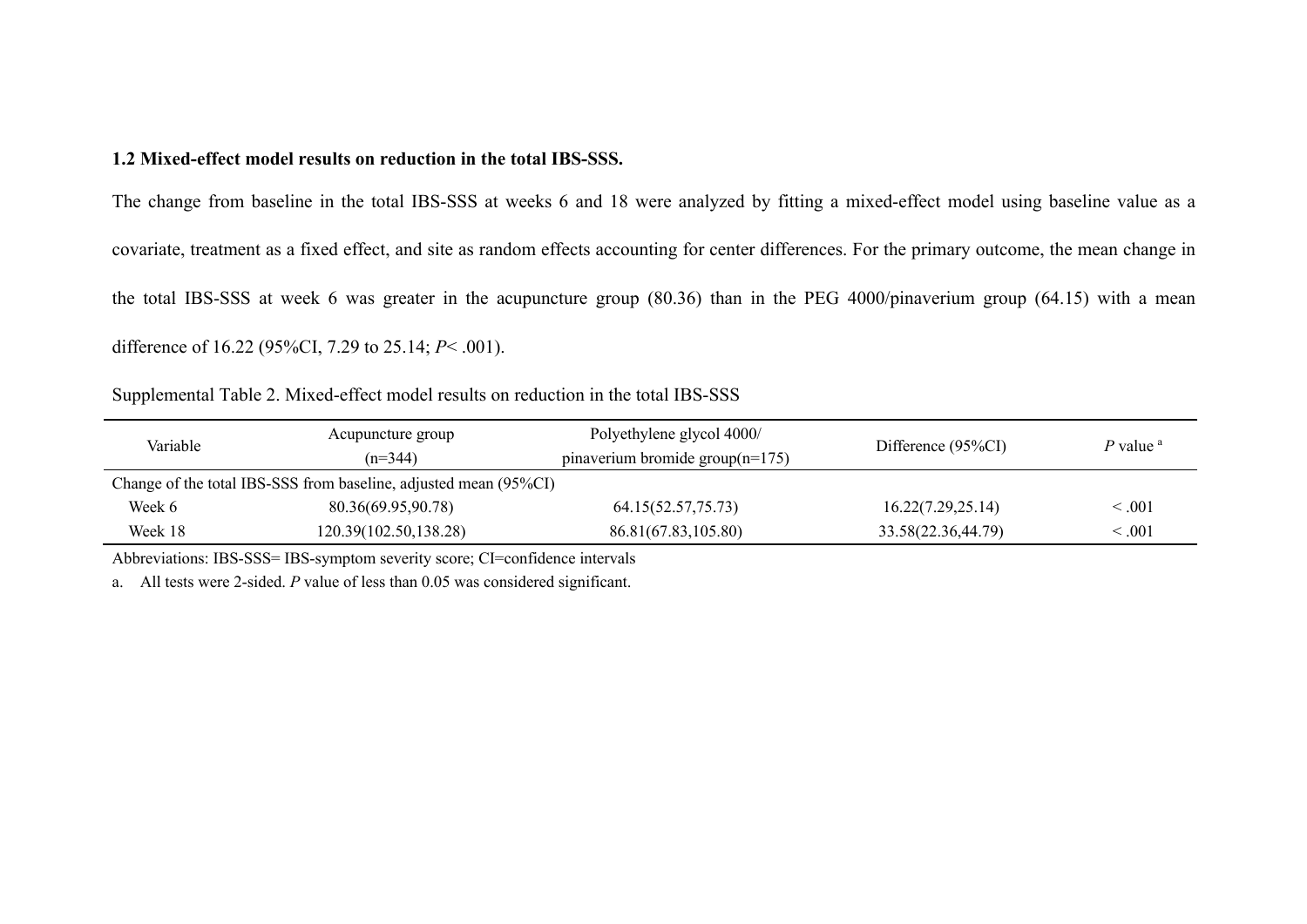### **1.3 Multivariate Regression Model on reduction in the total IBS-SSS and IBS-QOL total score**

The change from baseline in the total IBS-SSS was analyzed by a multivariate regression model using several baseline factors as covariates, including baseline the total IBS-SSS /IBS-QOL total score (when change in the total IBS-SSS from baseline was analyzed, baseline total IBS-SSS was set as a covariate; on another occasion, baseline total IBS-SSS was set as a covariate), site, age, sex, weight, treatment history of IBS, coexisting illness, duration, subtype of IBS and *5-HTTLRP* alleles. The results were similar to our primary analysis.

| Variable                                                               | Acupuncture group                                                | Polyethylene glycol 4000/          | Difference (95%CI)  | $P$ value $a$ |  |
|------------------------------------------------------------------------|------------------------------------------------------------------|------------------------------------|---------------------|---------------|--|
|                                                                        | $(n=344)$                                                        | pinaverium bromide group $(n=175)$ |                     |               |  |
|                                                                        | Change in the total IBS-SSS from baseline, adjusted mean (95%CI) |                                    |                     |               |  |
| Week 6                                                                 | 134.91 (114.98,154.83)                                           | 102.97 (81.67, 124.28)             | 31.93 (17.94,45.93) | $\leq .001$   |  |
| Week 18                                                                | 133.33 (109.00, 157.66)                                          | 85.88 (59.87,111.89)               | 47.45 (30.36,64.54) | $\leq .001$   |  |
| Change in the IBS-QOL total score from baseline, adjusted mean (95%CI) |                                                                  |                                    |                     |               |  |
| Week 6                                                                 | 14.55(10.69,18.41)                                               | 10.64(6.52, 14.77)                 | 3.90(1.21, 6.60)    | .005          |  |
| Week 18                                                                | 17.24(12.79,21.68)                                               | 10.43(5.67, 15.18)                 | 6.81(3.70, 9.91)    | $\leq .001$   |  |

Supplemental Table 3. Multivariate Regression Model on change in the total IBS-SSS and IBS-QOL total score

Abbreviations: IBS-SSS= IBS-symptom severity score; CI=confidence intervals.

a. All tests were 2-sided. *P* value of less than 0.05 was considered significant.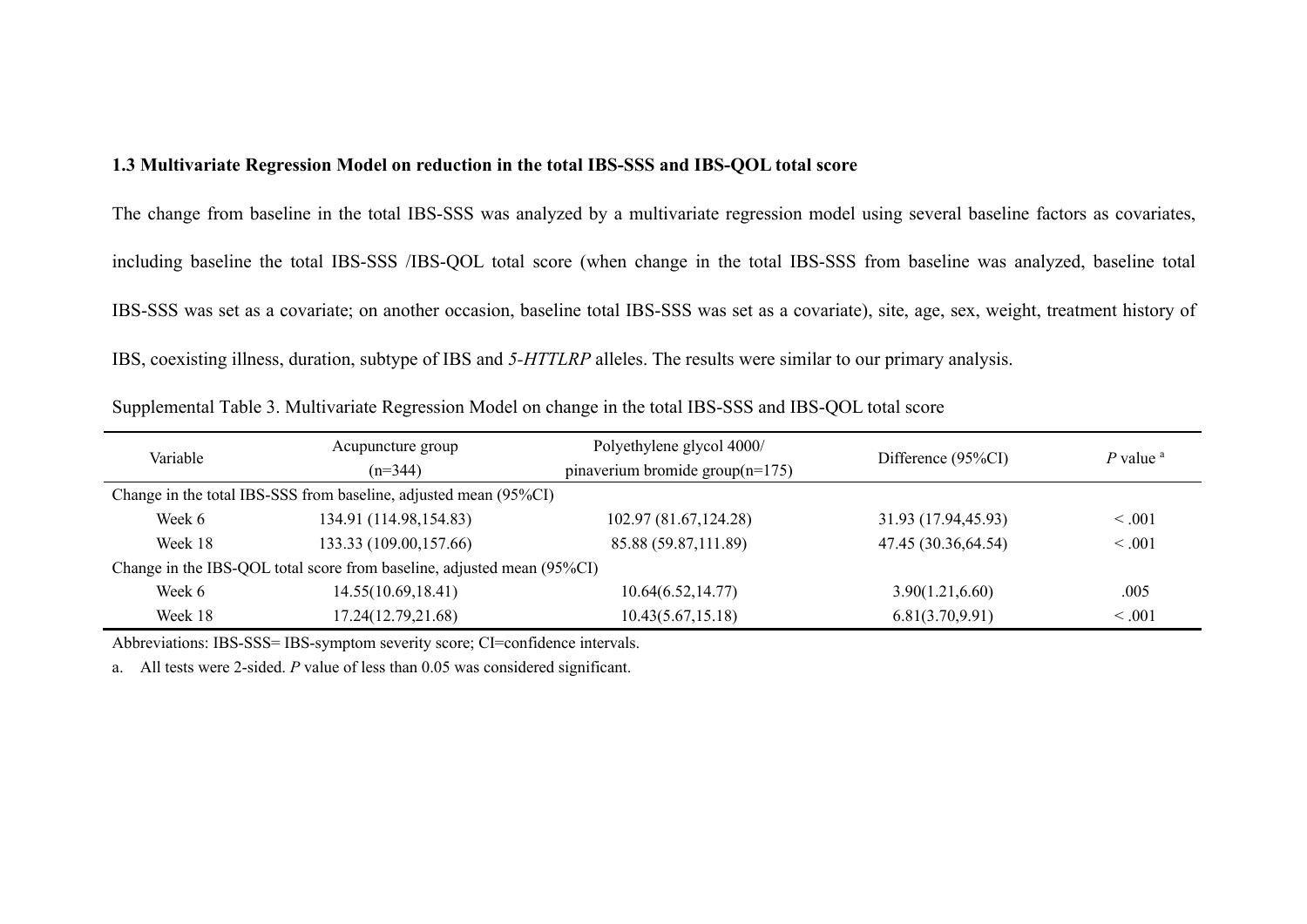# **2. IBS-SSS scores and five domains of IBS-SSS between baseline, 6-week treatment period and 12-week follow-up**

Supplemental Table 4. Total IBS-SSS and five domains of IBS-SSS between baseline, 6-week treatment period and 12-week follow-up

(mean±SD)

| <b>IBS-SSS</b>                       | Baseline          | Week 1             | Week 2             | Week 4            | Week 6             | Week 18           |
|--------------------------------------|-------------------|--------------------|--------------------|-------------------|--------------------|-------------------|
| <b>Total IBS-SSS</b>                 |                   |                    |                    |                   |                    |                   |
| Acupuncture group $(n=344)$          | 246.44±82.94      | $201.65 \pm 76.68$ | $173.22 \pm 68.75$ | 145.14±68.29      | 117.80±67.37       | 114.58±74.44      |
| PEG 4000/pinaverium bromide          | 225.88±86.78      | 198.45 ± 81.90     | 178.13±73.54       | 157.66±72.19      | $141.23 \pm 70.86$ | $146.43\pm78.78$  |
| $group(n=175)$                       |                   |                    |                    |                   |                    |                   |
| $P$ value                            | .009              | .66                | .45                | .05               | < 0.001            | < 0.001           |
| Severity of abdominal pain           |                   |                    |                    |                   |                    |                   |
| Acupuncture group $(n=344)$          | 35.74±28.17       | $27.42 \pm 24.16$  | 23.18±20.59        | $18.52 \pm 18.37$ | $14.83 \pm 16.52$  | $14.75 \pm 17.79$ |
| PEG 4000/pinaverium bromide          | $32.31 \pm 27.20$ | 26.89±23.78        | 24.09±20.98        | 21.60±20.32       | 18.89±19.12        | 20.49±21.08       |
| $group(n=175)$                       |                   |                    |                    |                   |                    |                   |
| $P$ value                            | .18               | .80                | .71                | .14               | .04                | .004              |
| Number of days in pain every 10 days |                   |                    |                    |                   |                    |                   |
| Acupuncture group $(n=344)$          | $3.34 \pm 2.91$   | $2.57 \pm 2.36$    | $2.19 \pm 2.06$    | $1.82 \pm 1.96$   | $1.40 \pm 1.76$    | $1.44 \pm 1.90$   |
| PEG 4000/pinaverium bromide          | $2.91 \pm 2.60$   | $2.37 \pm 2.27$    | $1.97 \pm 1.93$    | $1.78 \pm 1.81$   | $1.54 \pm 1.76$    | $1.70 \pm 1.83$   |
| $group(n=175)$                       |                   |                    |                    |                   |                    |                   |
| $P$ value                            | .20               | .40                | .26                | .93               | .22                | .02               |
| Severity of abdominal distension     |                   |                    |                    |                   |                    |                   |
| Acupuncture group $(n=344)$          | 39.15±28.67       | 30.56±25.10        | 24.49±22.12        | $20.15 \pm 19.37$ | $15.63 \pm 18.15$  | 14.68±17.97       |
| PEG 4000/pinaverium bromide          | $31.11 \pm 29.61$ | 27.91±27.26        | 24.54±24.27        | 20.46±21.74       | $18.23 \pm 19.61$  | 18.66±21.46       |
| $group(n=175)$                       |                   |                    |                    |                   |                    |                   |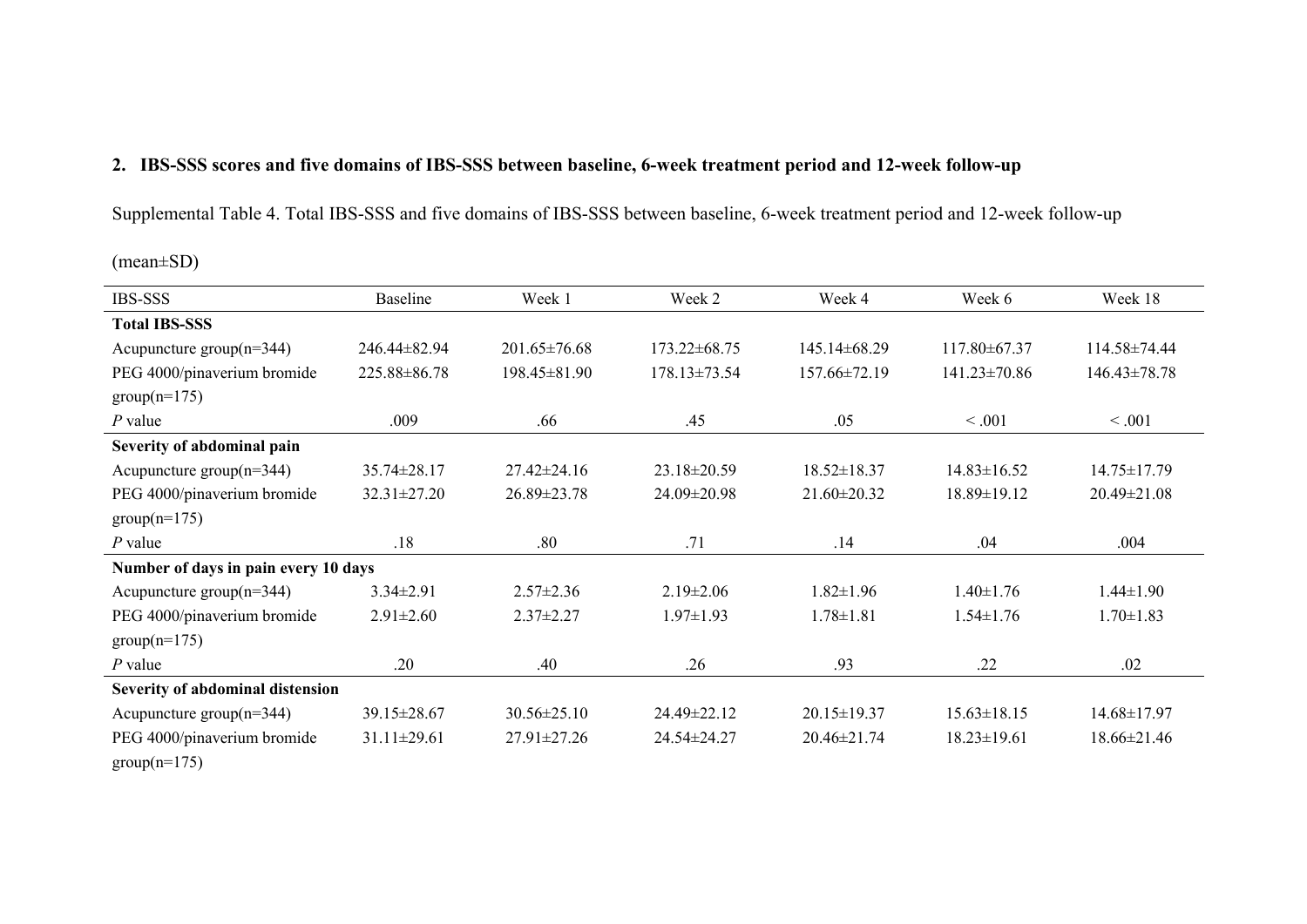| $P$ value                             | .002                                     | .19               | .82               | .75               | .20               | .11               |  |
|---------------------------------------|------------------------------------------|-------------------|-------------------|-------------------|-------------------|-------------------|--|
| <b>Satisfaction with bowel habits</b> |                                          |                   |                   |                   |                   |                   |  |
| Acupuncture group $(n=344)$           | $71.73 \pm 18.77$                        | 59.98±19.47       | $53.12\pm19.28$   | $45.34 \pm 20.25$ | $37.82 \pm 20.80$ | $36.99 \pm 21.88$ |  |
| PEG 4000/pinaverium bromide           | $68.11 \pm 21.53$                        | $61.67 \pm 20.26$ | $55.53 \pm 19.82$ | $49.63 \pm 20.29$ | 45.17±21.33       | $45.87 \pm 22.10$ |  |
| $group(n=175)$                        |                                          |                   |                   |                   |                   |                   |  |
| $P$ value                             | .07                                      | .54               | .29               | .02               | < 0.001           | < 0.001           |  |
|                                       | Interference of IBS with life in general |                   |                   |                   |                   |                   |  |
| Acupuncture group $(n=344)$           | $66.38 \pm 19.48$                        | $58.02 \pm 19.76$ | $50.51 \pm 19.91$ | $42.96\pm20.15$   | $35.58 \pm 20.40$ | $33.79 \pm 20.46$ |  |
| PEG 4000/pinaverium bromide           | $65.25 \pm 21.17$                        | 58.32±21.67       | 54.31±19.89       | $48.20 \pm 20.19$ | $43.57 \pm 20.22$ | $44.42 \pm 21.41$ |  |
| $group(n=175)$                        |                                          |                   |                   |                   |                   |                   |  |
| $P$ value                             | .47                                      | .92               | .05               | 0.005             | < 0.01            | $\leq .001$       |  |

Abbreviations: IBS-SSS= IBS-symptom severity score; SD=standard deviation; PEG 4000= Polyethylene glycol 4000.